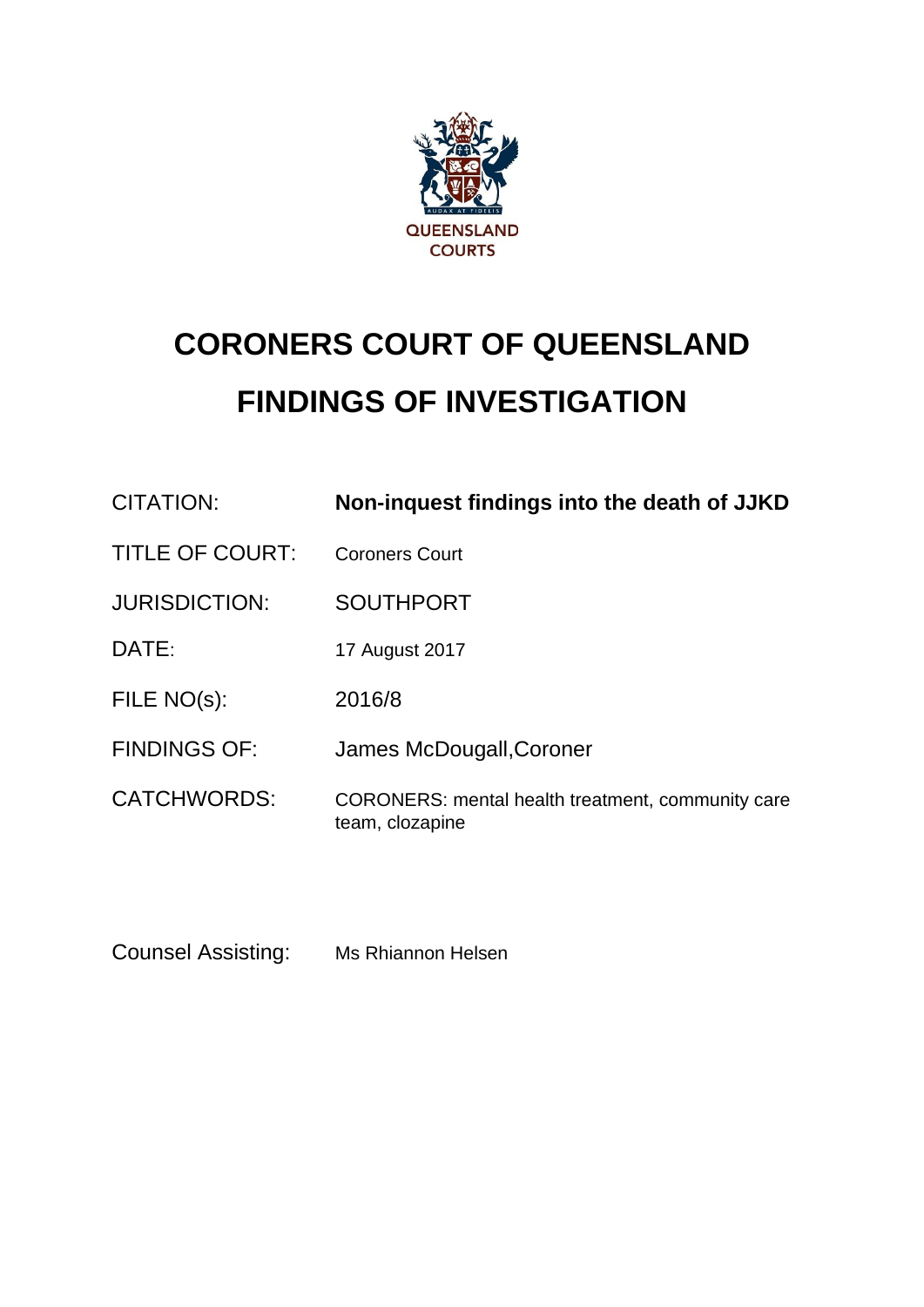JJKD was 34 years of age at the time of his death. He suffered from long-standing mental health issues, having been diagnosed with schizoaffective disorder. As a result, he had been hospitalised on a number of occasions following manic and depressive episodes, as well as suicide attempts.

At around 6:00 am on 31 December 2015, JJKD was seen by a local fisherman to be standing with a surf board on the sand pumping jetty at the Spit. At the time, the surf was large and dangerous, and there were no other surfers in the water. JJKD told the fisherman that he planned to go surfing, although admitted that he hadn't done so for a few months. Despite warning him against it, JJKD was seen to jump into the water where he subsequently got hit by a number of big waves before being separated from his surfboard. The fisherman called triple 0 when he lost sight of him. At around 6:20 am, police attended the area, however, they could not locate JJKD.

At 10:20 am on 1 January 2016, JJKD's body was located in the water around Crusoe Island and recovered by Volunteer Marine Rescue with Gold Coast Water police in attendance.

# **Autopsy findings**

On 5 January 2016, an external and partial internal post-mortem examination was conducted by a Pathologist. Further toxicological tests were also carried out.

The internal examination revealed features consistent with drowning, including a collection of fluid in the chest cavity and fluid in the stomach. No skeletal and bone injuries were found. A post-mortem CT scan showed bilateral pleural effusion, fluid in the sinuses and early changes of decomposition. The external examination also revealed features consistent with water immersion, including skin wrinkling.

Toxicological tests showed the presence of a small amount of alcohol (0.011%), which could be attributed entirely to formation of alcohol due to decomposition. No other drugs were detected.

The cause of death was found to be drowning.

# **Mental Health History**

JJKD's first engagement with the public mental health system in Queensland was in 2008, when he briefly became a client of the Acute Care Team. He was subsequently admitted to a public Hospital Acute Adult Mental Health unit from 17 September 2008 until 30 September 2008, following a manic and depressive episode. It was at this time that he was diagnosed with Bipolar Affective Disorder. However, following a further two inpatient admissions, his diagnosis was revised in April 2009, to Schizoaffective Disorder when he presented with persistent delusions in the absence of mood symptoms. Accordingly, he was commenced on antipsychotic agents, quetiapine and lithium. His previous medications included sertraline (antidepressant), sodium valproate (antipsychotic agent) and risperidone (antipsychotic agent). JJKD's early warning signs, as identified by the mental health treating team during these admissions, were aggression often precipitated by non-compliance with his medication, and/or illicit drug use. At times of mental health deterioration, JJKD regularly experienced grandiose delusions. He was subsequently placed on an involuntary treatment order (ITO) after not taking his prescribed medication for a prolonged period of time, whilst using alcohol and illicit drugs.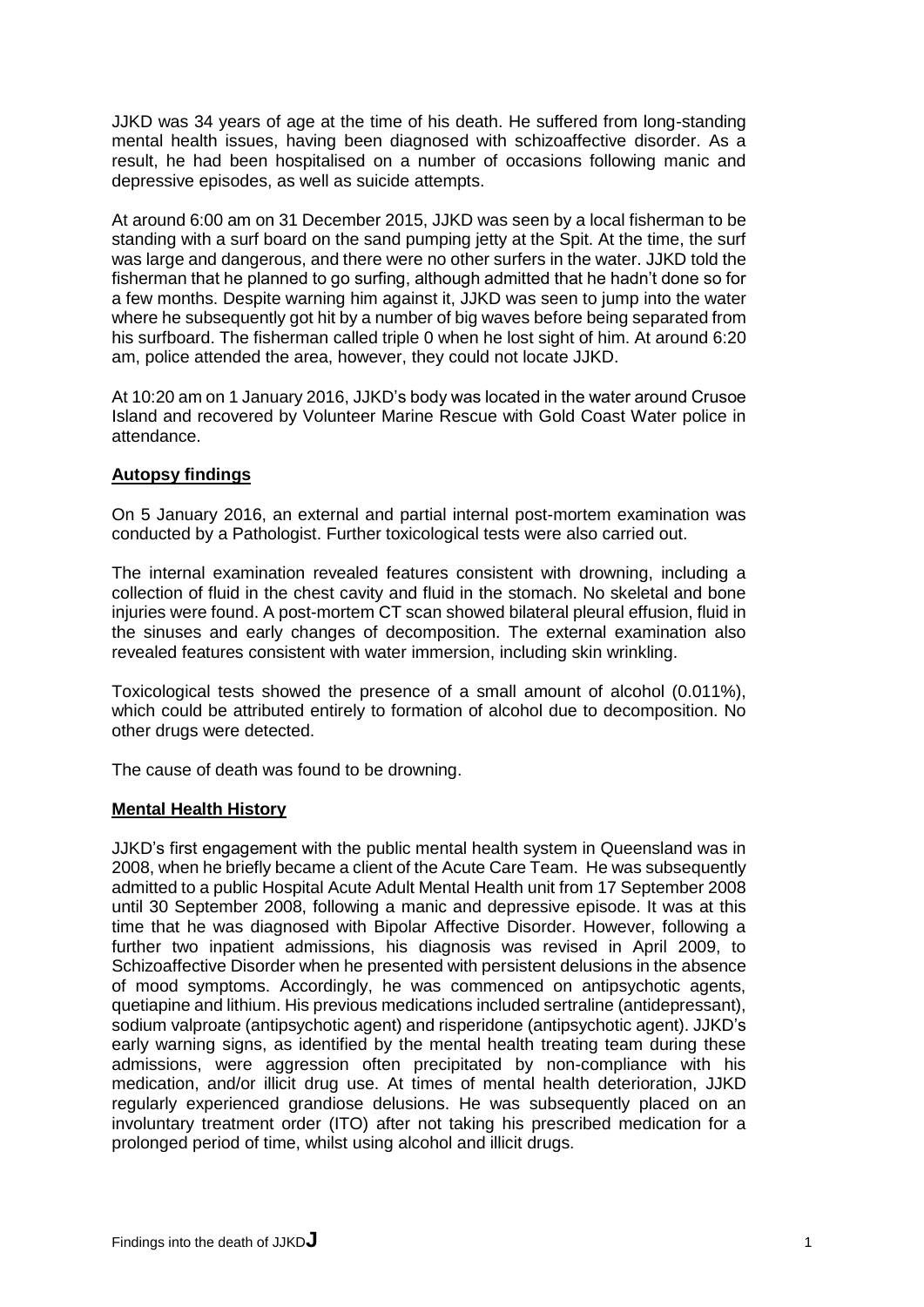From May 2009 until August 2013, JJKD's care was managed in the community by the Continuing Care Team (CCT) until he was readmitted due to deterioration in his mental state secondary to ongoing cannabis use, non-compliance with medication and non-attendance with appointments with his consulting psychiatrist. During this three-week admission, JJKD was recommenced on lithium and olanzapine, before being transferred back to the care of community CCT.

Between October 2013 and April 2014, JJKD was case managed in the community by a Community Mental Health Clinic (CMHC) with Psychiatrist, Dr IP as his treating physician. According to Dr IP, during this period, JJKD's mental state remained relatively stable, however, residual mood symptoms, psychotic symptoms and negative symptoms of schizophrenia prompted a change to clozapine. From 7 April 2014 until 1 May 2014, he was admitted by way of an ITO in order to commence clozapine therapy. Upon discharge, he was referred to a public clozapine clinic, whilst remaining on an ITO being case managed by the CCT.

JJKD's CCT case manager from October 2013 until his death was Nurse GK.

Post-discharge, JJKD was initially transported by his CCT case manager on a weekly basis to the clozapine clinic. However, from 23 June 2014, he reliably attended his monthly clozapine clinic appointments and associated blood tests on his own. Between September 2014 and December 2014, he attended the clinic and was prescribed 300 mg of clozapine. His clozapine levels during this time were recorded as being between 70 to 450 ug/L.

On 17 February 2015, JJKD's community based ITO was revoked by his consultant psychiatrist from the clozapine clinic, however, he continued to attend voluntarily.

Between March 2015 and July 2015, JJKD continued to attend the monthly clozapine clinic, however, his levels were found to be consistently sub-therapeutic ranging between 90 and 150 ug/L, which was attributed to clozapine non-compliance, as well as alcohol and cannabis misuse.

On 7 August 2015, a home visit was conducted by JJKD's CCT case manager during, which a plan was identified to discharge him from CCT case management to a general practitioner. He was also directed to continue to engage in monthly appointments with his private psychiatrist.

On 18 August 2015, JJKD attended the clozapine clinic where his dose was increased to 400 mg. The plan for this appointment was for the consumer to be discharged from the CCT and into the care of a private psychiatrist (who was the same as that at the clozapine clinic).

On 18 September 2015, JJKD and his CCT case manager attended his monthly clozapine appointment, where it was noted that he was taking 150 mg dose (below the therapeutic dose) and it was intended that he be reviewed in 2-3 weeks' time and for the CCT case manager to have monthly contact with him.

On 29 September 2015, JJKD's mother contacted the Queensland Ambulance Service (QAS) after he cut his wrist superficially with a retractable knife. He was placed under an Emergency Examination Order (EEO) and transported to hospital. JJKD disclosed that he had become increasingly frustrated over the past 3 days before deciding to cut his wrists. A Consumer Intake Assessment was undertaken by the Acute Care Team psychologist, during which his mother reported that he had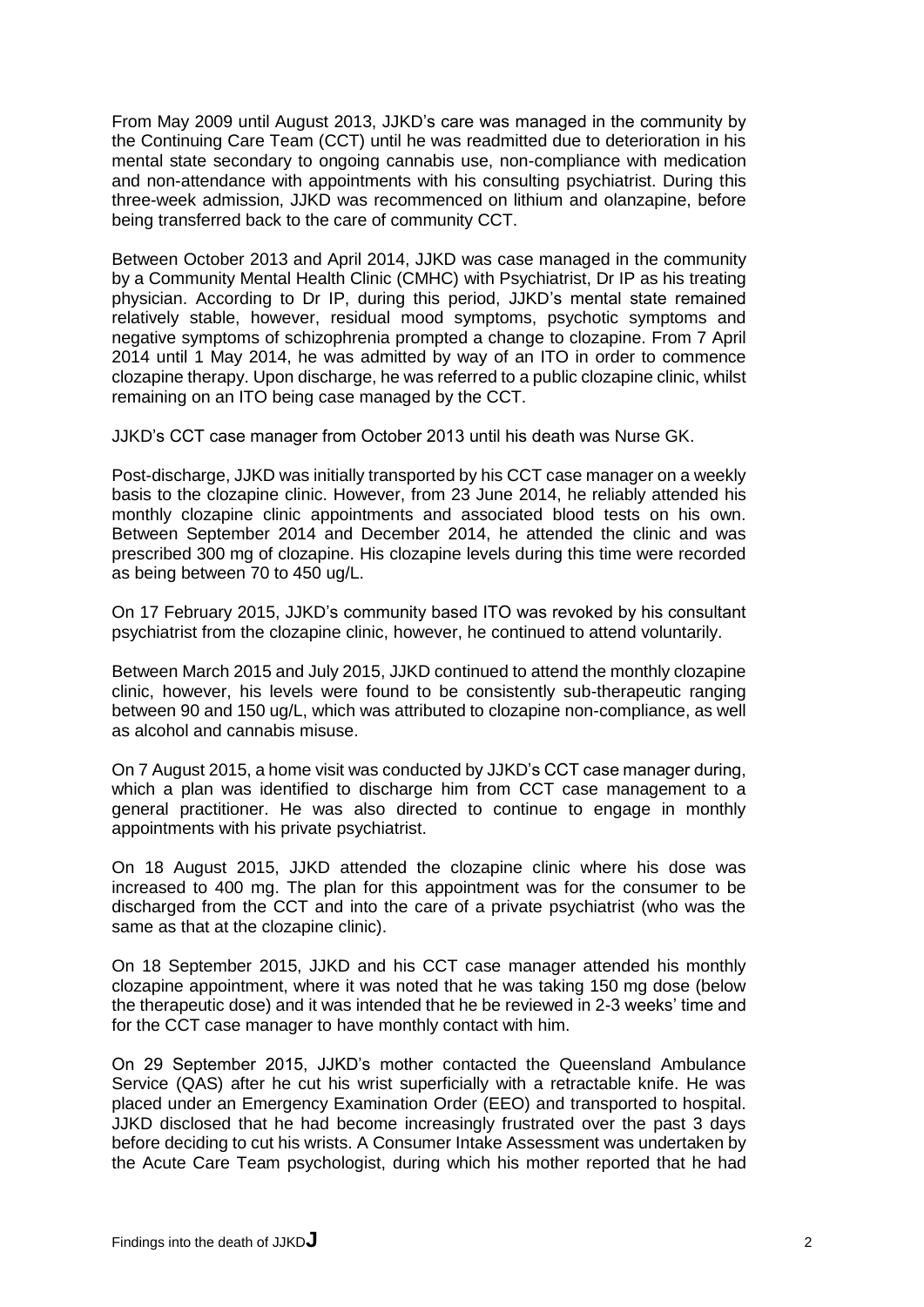been well for the past few months and there had been a plan to reduce his dose of clozapine to 50 mg/month by his private treating psychologist with a view to ceasing the medication before commencing on an antidepressant. She also disclosed that a few days prior, JJKD used cannabis as he thought this may assist with his increasing agitation, which she supported.

Further assessment was conducted by the psychiatric registrar, who noted that JJKD denied any current thoughts of self-harm and stated that *'he did not want to die'*. He cut his wrists as he wanted to *'release the pain'*. He presented with a low mood with no evidence of psychosis. The case was discussed with the Consultant Psychiatrist and a plan was made to discharge him home under the care of his mother, and a notification of the presentation was sent to the CCT regarding this presentation.

On 30 September 2015, his mother contacted JJKD's CCT case manager and voiced concerns about his low mood over the previous 5 days. She also expressed the view that his clozapine dose had been reduced too quickly. The CCT case manager attended JJKD's residence for a home visit the following day, during which he denied any suicidal ideation or thoughts of self-harm, however, confirmed feeling paranoid. He was assessed as being a low to moderate risk to himself, a low risk to others and an ongoing risk due to recent situational crisis and impulsivity. It was decided that JJKD would have an appointment with his private consultant psychiatrist from the clozapine clinic the following week, with a medical review to be conducted with a community consultant psychiatrist in 3 weeks. Additionally, both JJKD and his mother were provided with the contact telephone number of the after-hours CCT.

On 6 October 2015, his mother contacted the CCT case manager and voiced concerns as to JJKD's deteriorating mental state over the past few days. She disclosed that her son was becoming more paranoid, his mood had declined and she did not believe his medication was assisting. The CCT case manager spoke to JJKD during which it was noted that his speech was slow and lethargic. He was unable to decide what treatment he required, however, confirmed that he didn't think the medications were presently working. He denied any plan in relation to suicide. The CCT case manager agreed to transport JJKD to his appointment with his private psychiatrist the following day.

On 7 October 2015, JJKD and his mother were transported by his CCT case manager to a private psychiatrist appointment at the clozapine clinic. There was no medical documentation generated following this consultation in JJKD's CIMHA records, however, according to the CCT records, JJKD had disclosed that he felt frustrated and had experienced a low mood for the last month. He denied any thoughts of deliberate self-harm or suicide, however, confirmed recent cannabis and alcohol use. His mother also indicated that JJKD's paranoia had increased, whilst his appetite and self-care had decreased. The case manager's impression was that he was suffering from depression without psychotic symptoms and ongoing cannabis and alcohol abuse. The plan was that JJKD would be transferred to the care of a community consultant psychiatrist and to continue to reduce his dose of clozapine over a period of time.

CIMHA records suggest that later that day, JJKD's private consultant psychiatrist called the acting community CCT consultant psychiatrist to refer him back for community management. It was recommended that in the absence of psychotic symptoms, his dose of clozapine should be reduced and ceased, with a trial of antidepressant medication augmented with an antipsychotic to be commenced.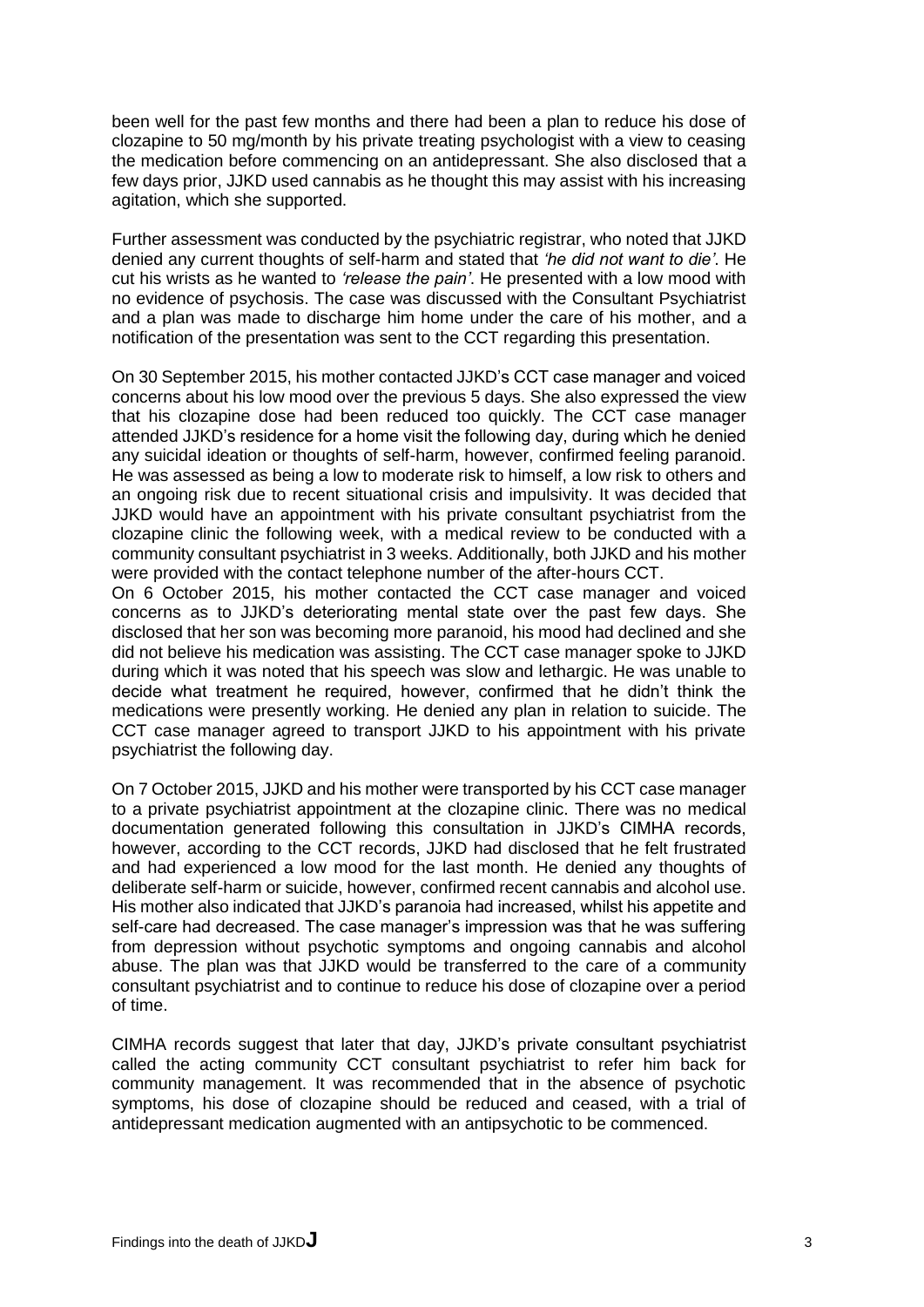On 14 October 2015, JJKD attended a medical review with the community consultant psychiatrist and was noted to present with significant anxiety and negative symptoms of schizophrenia. Following consultation with JJKD's mother and JJKD, it could not be determined whether there had been any significant changes in his psychotic experiences or emotional distress whilst taking Seroquel, lithium or clozapine. The Psychiatrist was of the view that JJKD presented with ongoing systematised delusions, which trigger emotional distress and reinforce social phobia. JJKD agreed to engage in treatment, specifically targeting anxiety and frustration, including case management, medication and psychotherapy. His dose of clozapine was reduced to 50 mg daily and aripiprazole (antipsychotic agent) was introduced. A medical review was booked for 2 weeks, with a case management review to take place in a week.

On 16 October 2015, his mother contacted the CCT case manager with ongoing concerns related to her son's mental state. The case manager undertook a telephone assessment of JJKD, who denied any delusional content and paranoia, nor any thoughts or plans of suicide or self-harm. The community consultant psychiatrist was advised, and a plan was made for JJKD to attend an appointment the following week. On 19 October 2015, JJKD attended a medical review with community psychiatric registrar, Dr AR and his CCT case manager so as to consider his change from clozapine to aripiprazole. He indicated that there had been no acute changes to his residual paranoia and that he was frustrated and hopeless about his mental health condition. After venting his frustrations, he was provided with psychoeducation about the need for compliance with the antipsychotic medication in order to prevent relapse. He was advised to lower the dose of clozapine from 100 mg to 50 mg for one week before ceasing it all together. He was provided with a script for 10 mg aripiprazole tablets, which he was to commence once the clozapine was finished. His next medical review was scheduled for 2 weeks.

On 26 October 2015, JJKD called his CCT case manager as he had not slept for the last 3 nights and attributed this to ceasing his clozapine and missing 1-2 doses of aripiprazole. He denied any psychotic symptoms or suicidal ideation. It was decided that JJKD would be reviewed by the consultant community psychiatrist the following week, and was advised to attend his general practitioner for medication to aid his sleep.

On 3 November 2015, JJKD attended an appointment with his consultant community psychiatrist and CCT case manager. Following a mental state examination, it was noted that:

- Partially co-operative during the interview with limited eye contact and superficial rapport
- Speech was normal in flow, rate and volume
- Thought flow was largely goal directed
- Thought content showed evidence of delusions, denied any thoughts of suicide or harm to others
- His mood was said to be 'feeling better'
- Affect was restricted, minimally reactive, congruent
- Perceptual disturbances
- Had impaired insight and a poor understanding of illness
- Risk assessment was said to be low to self and others

It appeared that there had been little evidence of an improvement in JJKD's mental state since changing from clozapine to aripiprazole, although medication noncompliance was suspected. The plan was to increase the dose of aripiprazole to 15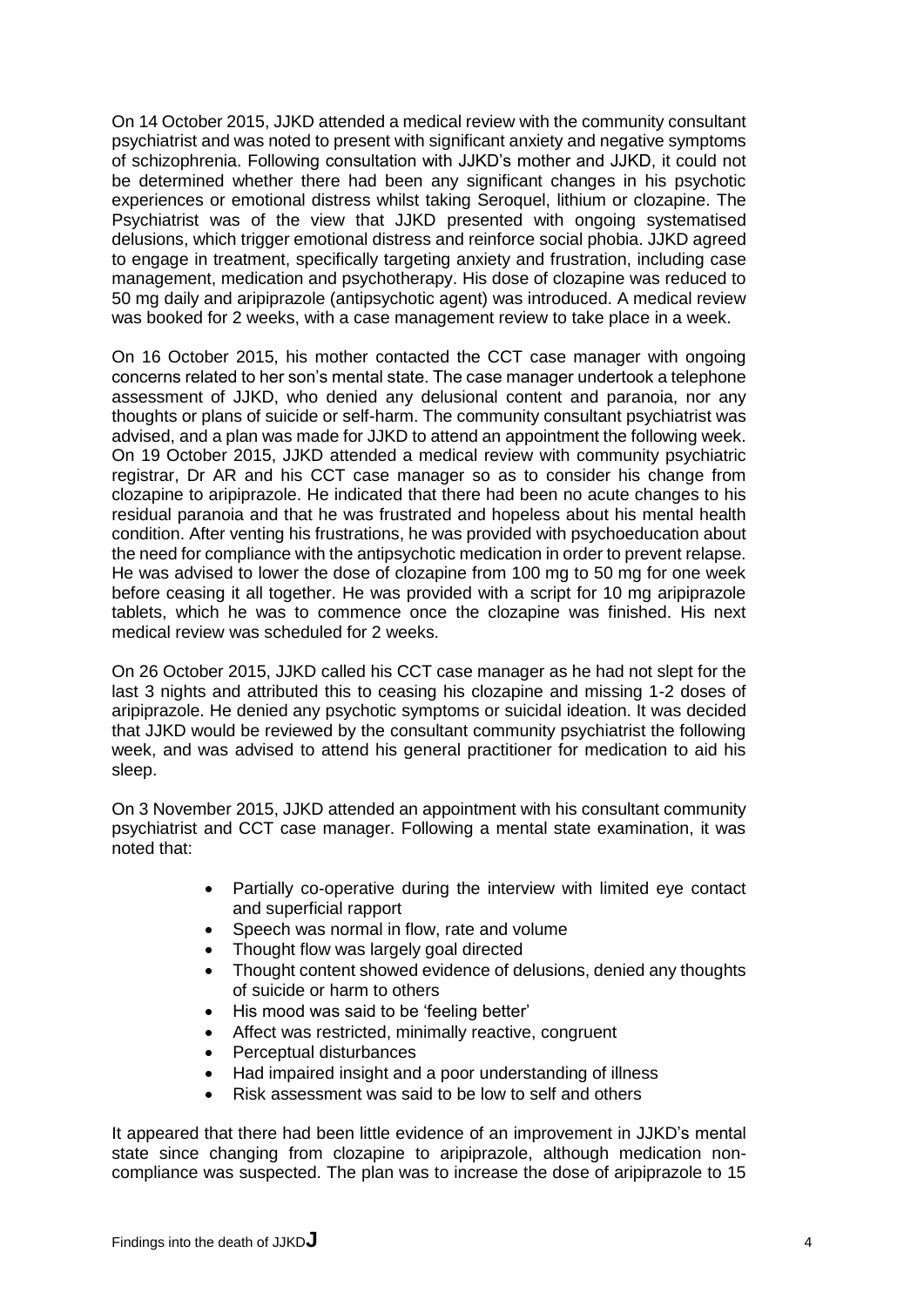mg a day, and to consider a depot medication if medication non-compliance was suspected. Weekly case management meetings, as well as medical review in 2 weeks' time were scheduled.

On 24 November 2015, JJKD's plan was discussed at the three monthly Consumer Care review by a Multidisciplinary CCT. It was decided that he was to be continued on aripiprazole and the anti-depressant couple with frequent medical review.

On 25 November 2015, JJKD attended an appointment with Dr AR and his CCT case manager. On assessment, he admitted that he felt much better since stopping all of his medication 4 days prior. He disclosed that he felt more energetic, had more clarity of thought, and was more goal orientated. JJKD reluctantly confirmed that he still had persecutory delusions, and disclosed that he was occasionally drinking and smoking cannabis. A discussion was had with Dr IP following which it was determined that there were no acute grounds for initiation of the *Mental Health Act* to enforce JJKD's admission to a mental health unit. It was decided that fortnightly CCT case manager meetings and a medical review in 3 weeks was the appropriate course.

On 1 December 2015, JJKD's CCT case manager conducted a home visit. His mother disclosed that he'd had a bad weekend, and had been arrested and charged in relation to an incident at McDonalds. He had also allegedly not been sleeping or taking his medication. On assessment, his speech was found to be normal with no delusional content or paranoia voiced. He denied any thoughts of suicide or selfharm. It was decided that a medical review should be undertaken in 3 weeks' time.

On 19 December 2015, JJKD's sister and mother contacted the ACT by telephone with concern regarding the consumer's behaviour over the previous fortnight. No acute issues were identified by the ACT clinician that required immediate review, and as such, the information was referred back to CCT for ongoing management.

On 22 December 2015, the CCT case manager contacted JJKD's mother during which she disclosed that she remained concerned about JJKD's drug use (cannabis and methamphetamine) and his deteriorating mental state over recent weeks. The CCT case manager attempted to contact JJKD, however, was unsuccessful.

On 23 December 2015, JJKD attended a medical review with Dr IP, his CT case manager and CCT team leader. He disclosed that he had stopped taking his medication for an unknown period of time and wanted to find employment and get off his Disability Support Pension. His mother and sister were concerned as to his deteriorating mental state, which included poor self-care and increased drug use. During the mental state examination it was noted that:

- Partially cooperative with interview, limited eye contact, and only superficial rapport initially adamant that he wanted to leave MHS.
- Speech was normal
- His thought form/flow largely goal directed
- Thought content showed evidence of delusions, denied thoughts suicide or harm to others
- His mood was dysphoric with affect restricted, minimally reactive and congruent
- Perceptual disturbances were not evident
- Insight appeared to be impaired with poor understanding of illness/symptomology
- Risk assessment he was found to be of low harm to others and his self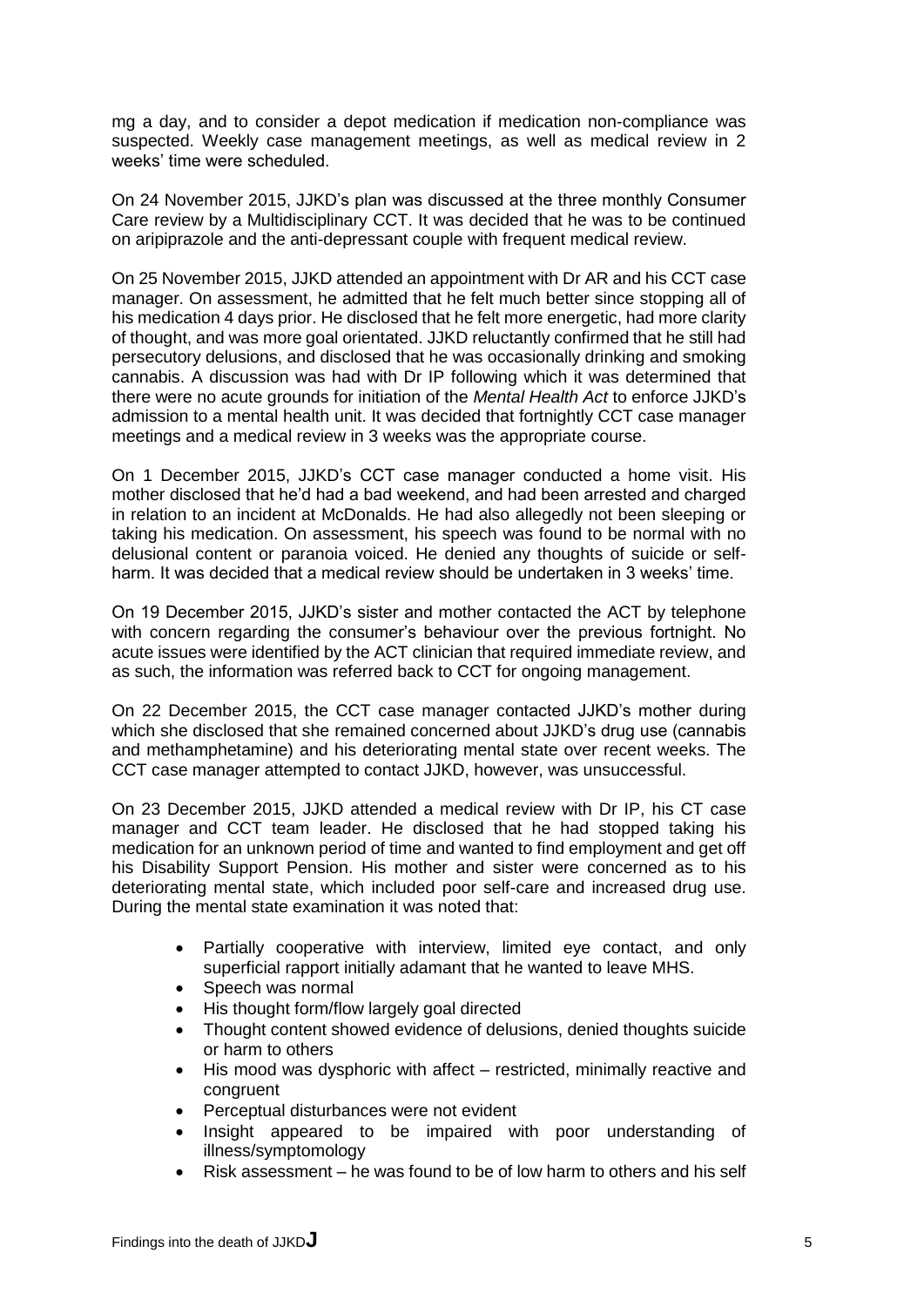• Poor self-care as mental state deteriorates was high

Dr IP's impression following his assessment was that JJKD had ongoing positive and negative symptoms, with deterioration in his judgment. He agreed to a depot injection of aripiprazole, which was administered. The plan following the consultation was for weekly case management with a medical review to take place in 4 to 6 weeks' time.

#### *McDonald's incident on 29 November 2015*

QP9's were subsequently obtained in relation to the incident at McDonald's shortly before JJKD's death

According to these records, JJKD was charged with one count of commit a public nuisance, trespass and unauthorised dealing with shop goods in relation to an incident that took place on 29 November 2015 at the Oxenford McDonalds. It seems that at around 8:00 am, JJKD went through the drive through and placed an order, which was dispatched. He then entered the store and abused and verbally threatened staff, whilst making allegations as to missing items from his order. Despite attempts to placate him, JJKD refused to calm down and would not leave the store. Police were then called. During this time, JJKD walked behind the front counter and took a large amount of Hash Browns before decamping on foot from the store. The incident was captured on CCTV footage.

On 11 December 2015, JJKD plead guilty in the Southport Magistrates Court to all of the offences for which he was sentenced to a good behaviour period of 3 months and fined \$300.

#### **Family concerns**

During the course of the coronial investigation, JJKD's mother has raised a number of concerns as to the adequacy of the care and treatment provided to her son by a Community Mental Health Clinic (CMHC). Essentially, she claims that JJKD was failed by the mental health system as he was not admitted to inpatient care on a number of occasions, despite exhibiting psychotic systems and multiple requests for treatment. She also raises concern about JJKD being prescribed clozapine in the months prior to his death, which was then rapidly ceased. This is said to have led to a rapid decline in his mental state, which he occasionally managed by using cannabis. His mother claims that all of the requests she made to have JJKD admitted to hospital for treatment in the months prior to his death were ignored.

I have considered all of the concerns and matters raised by JJKD's mother during the course of the coronial investigation when reaching my conclusions regarding her son's death.

#### *Office of the Health Ombudsman complaint*

Following JJKD's death, his mother also made a complaint to the Office of the Health Ombudsman (OHO) challenging the adequacy of the care and treatment provided to her son by the Community Mental Health Clinic (CMHC).

By way of summary, JJKD's mother alleges that the CMHC failed on 3 separate occasions between October 2015 and 22 December 2015, to admit JJKD to hospital after it became apparent that his condition was worsening. She also raised concern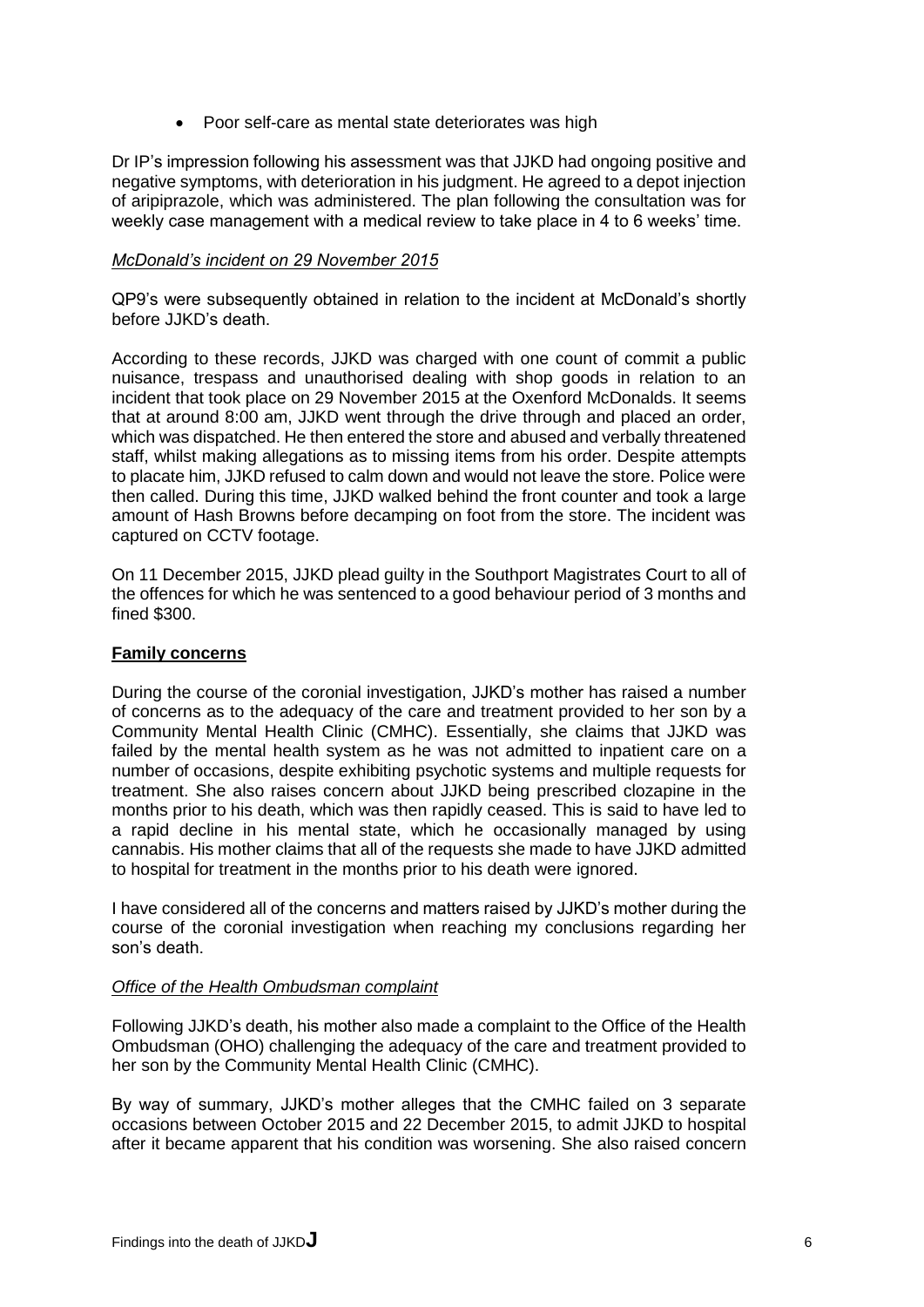as to JJKD having to engage with multiple different psychiatrists during his engagement with a CMHC.

## **Root Cause Analysis**

Following JJKD's death, a Root Cause Analysis (RCA) was conducted by the Hospital and Health Service. An RCA is a quality improvement tool, which involves a systematic process for analysing serious clinical incidents in order to identity what and why an event happened and how it could have been prevented. A report detailing the findings of the RCA was subsequently provided for the purposes of the coronial investigation.

A number of *relevant findings* were made by the review team following their investigation, including:

- Cause of death: During the review process, the review team spoke to JJKD's family, who noted that he hadn't surfed for many years. As a consequence, given the surf conditions on the day of his death, the review team considered that JJKD's decision to go surfing may have been intentionally reckless, and attributed this unsafe act to his poor judgment.
- clozapine clinic: Overall, the review team found that the clinical documentation for JJKD's clozapine clinic appointments was substandard and not consistent with the guidelines within the HHS *'CIMHA Clinical Documentation Standards'* procedure. A recommendation, however, was not provided by the review team as the issue will be resolved by the reallocation of public clozapine consumers to the community treating team.
- clozapine management: JJKD successfully engaged with the clozapine program from April 2014 until 7 October 2015, and his clozapine levels were routinely suboptimal. On 7 October 2015, following recent weaning (reduction in dosage) of clozapine, the private consultant psychiatrist (clozapine clinic) determined that it was necessary to refer JJKD back to the community mental health team for ongoing management.

The review team acknowledged that clozapine is a strong antipsychotic medication and down-titration of such a medication requires close management, however, it questioned whether JJKD received the level of supervision necessary for such a significant medication change. It was considered that optimum management of JJKD would have included: involvement of a single treating team to lead such a significant medication change, a documented plan outlining the timeframe and dosage for reducing his clozapine, documented evidence of education given to him on the medication change and the involvement of a pharmacist.

Two treating teams were involved in reducing JJKD's clozapine, and when he was transitioned solely to the community treating team he was seen by three different medical officers over a 3-month period. During this time, there was only one documented conversation between the two treating teams, however, there was no agreed shared model of care documented, which increased the fragmentation in his care.

The review team determined that more emphasis should have been placed on the reduction of JJKD's clozapine and the introduction of alternative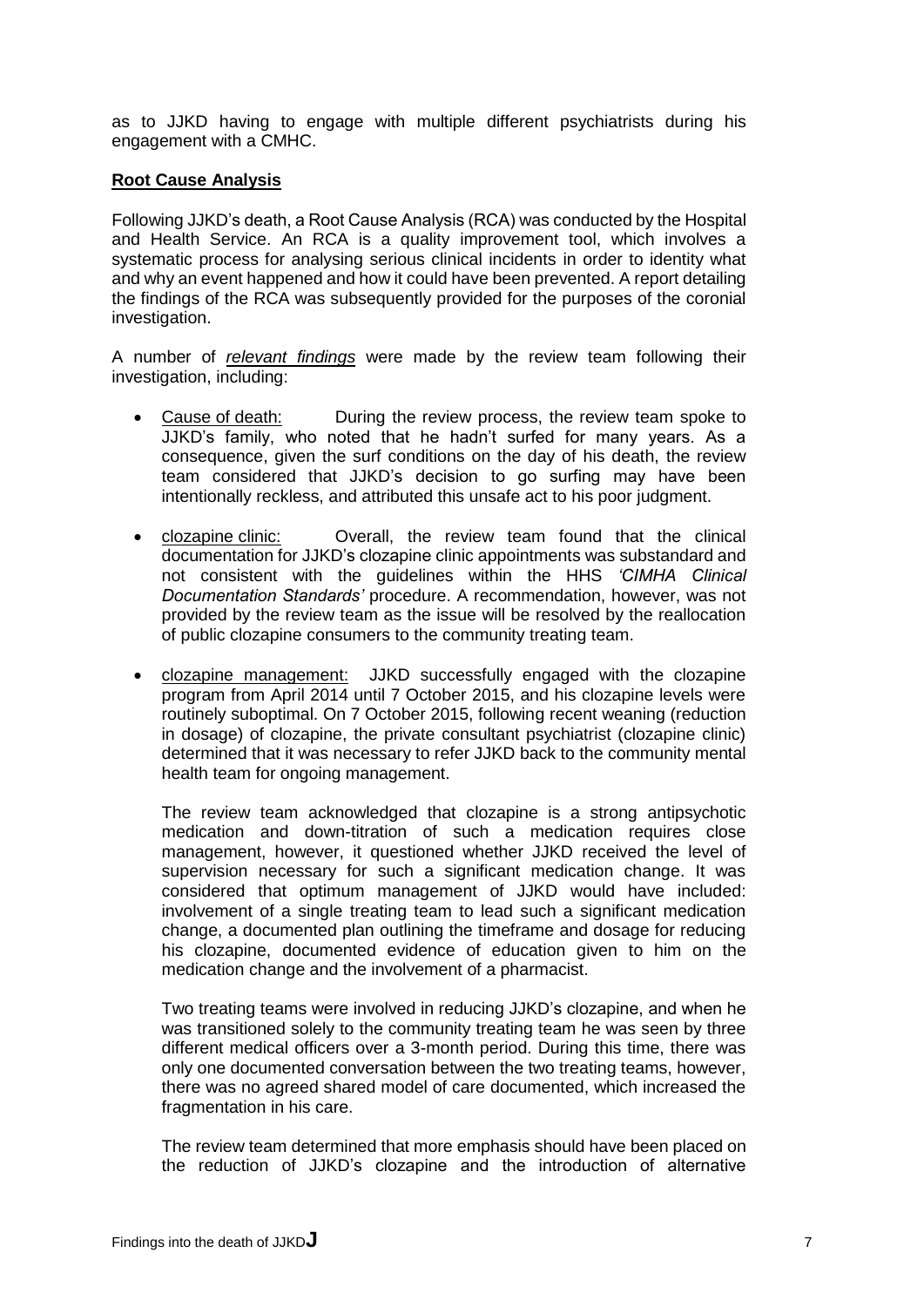medications and that this should have involved a multidisciplinary team approach, inclusive of a pharmacist and increased medication awareness education for JJKD.

 Case Management: The review team identified that there was a period of 5 months when JJKD did not receive CCT case management, however, was not formally discharged from the CCT model of care, either via referral to the private clozapine clinic or to a GP. This was determined to be due to the fact that JJKD was attending the public clozapine clinic on a monthly basis independently, and therefore it wasn't thought to be necessary for a secondary review by a case manager to take place, despite failure to enact a formal discharge. Consequently, from April 2014 until 7 October 2015, JJKD was under the care of two treating teams simultaneously, which was highlighted by the review team as a systemic vulnerability for his care, as no shared care agreement between the two treating teams was available.

As a result, the review team recommended that all community case managed consumers on clozapine are managed by the closest geographical community treating team until a time when they no longer require case management, and can then be formally referred and discharged to the private clozapine clinic, a private psychiatrist or a GP. Recent increases in the number of consultant psychiatrists within the community, new structures for prescribing clozapine in the public health service and changes to allow private consultant psychiatrists consumers and external follow-up.

Concurrently, this recommendation will ensure that when clozapine therapy proves to be unsuccessful or not suitable, the consumer will continue to be managed by a multidisciplinary team, which is not available at the private clozapine clinic.

 HHS procedure: In accordance with the HHS *'Case management for Mental Health Services'* Procedure, the report felt that there was proactive follow-up of JJKD by the CCT case manager after the telephone calls made by his concerned family members. There was however uncertainly as to what extent this collateral information formed part of his overall risk assessment, as the review team considered that this was one of a number of potential warning signs for the consumer's deterioration. The investigation outlined: medication non-compliance (or at least suspected) as an early warning sign for his deterioration, in addition to the concerns expressed by his family members.

Furthermore, two significant events were highlighted by the review team – firstly, the incident at McDonald's in December 2015 and his want to cease his disability pension and seek employment as mentioned on 23 December 2015, as each indicated deterioration in his judgment. The report felt that each of these factors warranted closer monitoring of JJKD than what had occurred as each identified a change in his health or presentation. According to the HHS *'Case Management for mental Health Services*' Procedure, a *'Clinical Case Review'* should be undertaken if a case manager identifies such a dramatic change in a consumer's health or presentation.

 CCT staffing: The review team determined that recurrently the CCT case manager's contact with JJKD did not align with planned case management in accordance with medical officer requests. This was of particular importance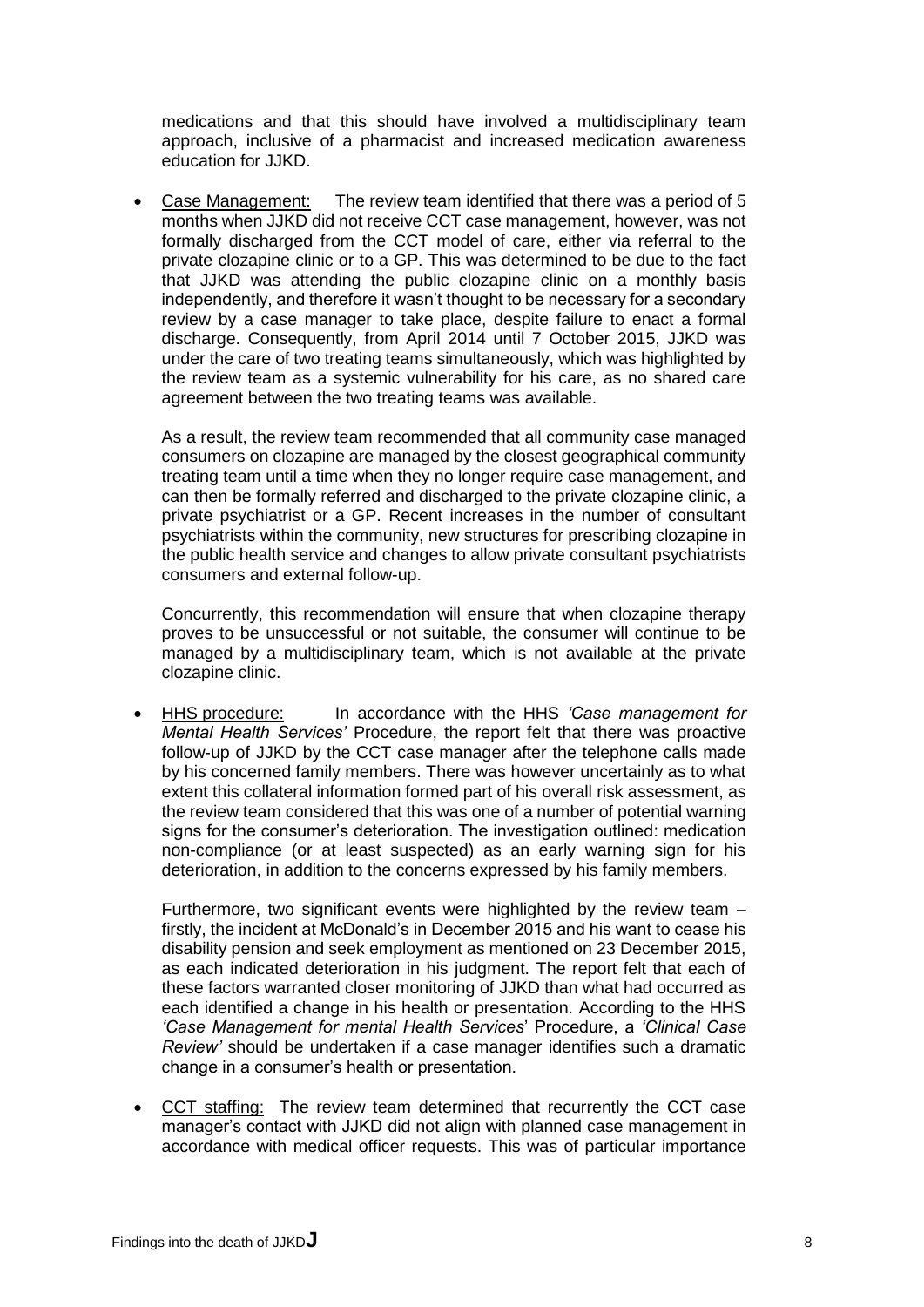following the medical review that occurred on 23 December 2015, whereby a one week CCT case management review was requested and did not occur.

CCT staffing was thought to have contributed to this lack of scheduled follow up, particularly as the scheduled review was between Christmas Day and New Year's Eve. During this time, 3 CCT staff members were on leave, which is usually only limited to 2 staff at any one time. As a consequence, JJKD's CCT case manager was expected, on top of his usual case load of 32 consumers, to additionally follow up colleague's complex consumers and administer scheduled depot injections.

 Manager workload: The CCT case manager had a workload of 32 consumers at the time of this clinical incident. The investigation ascertained that the average caseload for a case manager at another CCT within the same HHS was between 18 to 20 consumers, and for a senior clinician it was an average of 15. The review team considered that JJKD's CCT case manager was a senior clinician.

The review team considered that a case load of 32 consumers was too excessive for effective case management to occur, and agreed that there should be some consistency for case load expectations across the multiple geographical locations for the CCT within the HHS. It was therefore recommended that there be a review of the current caseloads and workload for all CCT case managers to ensure that they can safely manage their consumers, and consider the introduction of case load parameters to ensure consistency amongst MH community teams across the HHS and to promote optimal consumer management.

- Caseload review: The review team considered the current caseload review process that was in place for case managers to support them in their role in the management of multiple complex consumers. The review team considered that closer supervision of workload and performance is required for all CCT case managers to support decision-making and reflection on professional practice. It was recommended that the introduction of a monthly random 5 chart audit undertaken by the CCT team leader and a CCT senior clinician that enables the monitoring of the quality of documentation and the compliance of scheduled reviews by case managers.
- Medical management: The review team expressed concern as to the repetitious documentation about JJKD's lack, or suspected lack, of compliance with his medication, and the lack of rationale for commencing the depot earlier in his treatment plan. The review team found that the management of JJKD's medications was suboptimal and should have involved an entire multidisciplinary approach given the very nature of the medications involved, and a recommendation has been included to address this.
- Failure to recognise: The review team considered that there were a number of identified early warnings for JJKD that were either potentially not recognised or not acted upon by both the case manager and medical team. The incident at McDonalds was considered to have been a missed opportunity for increased surveillance or possible grounds for inpatient admission. Also on 23 December, it was documented that JJKD had indicated that he wanted to return to work and terminate his pension. This was considered by the review team to be another obvious sign of his mental health deterioration, although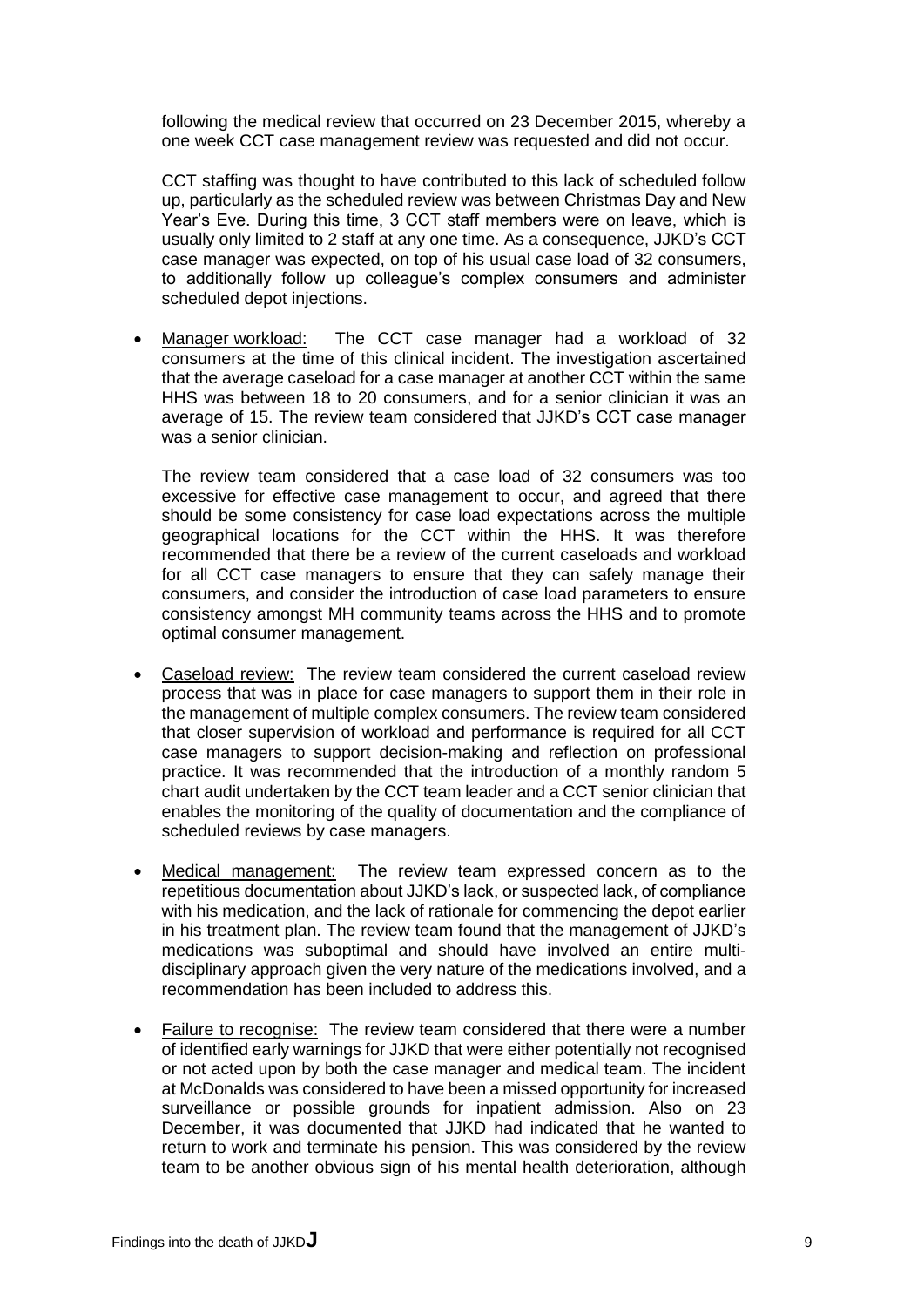were unable to conclusively determine by interview and review of the documentation, whether JJKD would have warranted admission.

The review team considered that both interactions provided evidence to support JJKD's deterioration in his mental health state and judgment, and therefore, given he had not been surfing for approximately 4 years, his decision to go surfing on 31 December 2015 was potentially a consequence of poor judgment precipitated by his deteriorating mental state.

 Care review & plan: In accordance with the HHS *'Case Management for Mental Health Services'* procedure, a *'Consumer Care Review Summary and Plan'* should be completed at least every 90 days. The investigation identified that a *'Consumer Care Review Summary and Plan'* for JJKD was completed on 24 April 2015 and then on 24 November 2015, leaving 7 months' gap, which meant that his case was not discussed by a multidisciplinary team for the same period.

Two safety systems are in place to remind clinicians for when this summary is due or overdue for completion, an automated system alert in CIMHA and a generation of a monthly due and overdue report by an administration officer, which is distributed to CCT. The review team felt that compliance with these scheduled 3 monthly MDT process may have allowed for a more structured management of JJKD's medications.

In November, when the *'Consumer Care Review Summary and Plan'* was completed, it was found to contain numerous inaccuracies. On review, it seems that the information in the 2014 review was transcribed into the November document, which was attributed to human error. As this was not normal practice for this to occur, no recommendation was made to address it.

 Family meeting: Members of the review team met with JJKD's mother on 17 February 2016, to allow her an opportunity for information gathering from the family's perspective. JJKD's mother expressed concerns about her son's care, particularly from the time of his suicide attempt (September 2015). In her opinion, she felt that there were numerous occasions from this time onwards when her son should have been admitted to hospital for inpatient mental health assessment and management, and was adamant that with inpatient management her son would still be alive. She expressed concern about his medication management, as well as occasions when she felt she wasn't being listened to after contacting MH services to express concerns about JJKD's deterioration.

Accordingly, the following contributing factor recommendations were made to address the issues identified:

*I. Recommend that all public community case managed consumers on clozapine are managed by the geographical community treating team until a time when they no longer require case management. At this point, referral should be made for the consumer to transition to the private clozapine clinic.* 

This recommendation was made to recognise that the absence of a formal clinical handover process and shared clinical documentation between the CCT and clozapine clinic meant that JJKD was transitioned from clozapine by multiple medical practitioners resulting in fragmented clinical care. This led to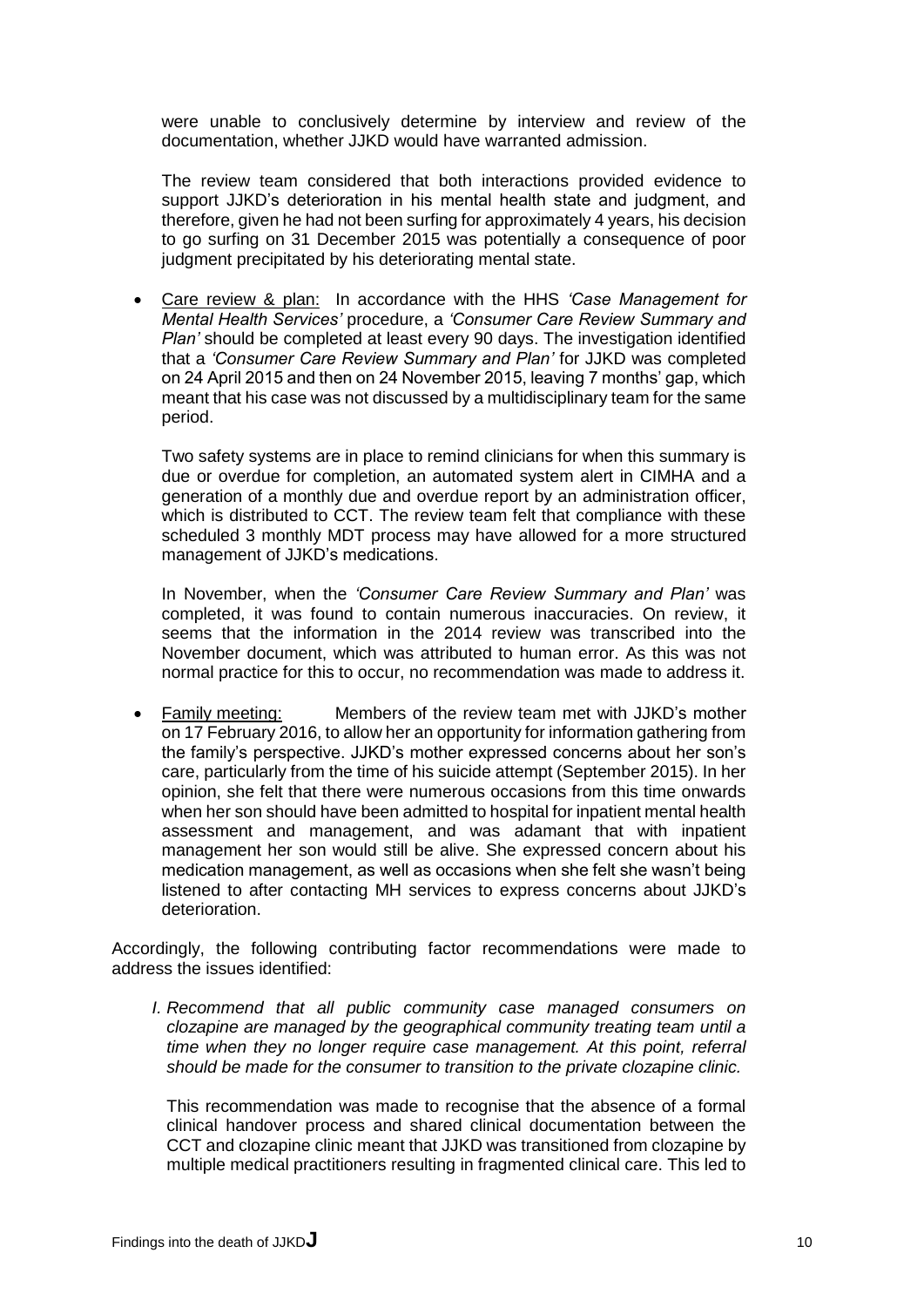a delay in recognising and coordinating the management of his deteriorating mental state exemplified by non-compliance with medication and known illicit drug use.

II. *Recommend the introduction of a monthly random 5 chart audit undertaken by the CCT clinical lead and senior CCT clinician that enables the monitoring of the quality of documentation and the compliance of scheduled reviews by case managers. The actions arising from the random audit will be fed back to the relevant case manager on a one-on-one basis.*

The non-compliance with the structure of the case manager caseload review process meant that the frequency of CCT case management and subsequent consumer assessment was insufficient and not in alignment with the prescribed clinical management plan and HHS *'Case Management for Mental Health Services'* Procedure. This resulted in a delay in the recognition and coordinated management of the consumer's deterioration exemplified by a known episode of aggression, non-compliance with medication, known illicit drug use and concerns raised by his family members.

III. *Recommend review of the current caseloads and workload for all CCT case managers to ensure that they can safely manage their consumers, and consider the introduction of case load parameters to ensure standardisation amongst mental health community teams across the HHS and to promote optimal consumer management.* 

The frequency of CCT case management and subsequent consumer assessment was insufficient and not in alignment with the prescribed clinical management plan and HHS *'Case Management for Mental Health Services*' Procedure. This resulted in a delay in recognition and coordinated management of the consumer's deterioration, exemplified by a known episode of aggression, non-compliance with medication, known illicit drug use and concerns raised by his family members. This meant that the consumer's intentionally unsafe act as a result of poor judgment and precipitated by a deteriorating mental state, may have contributed to the reasonably unexpected death of the 34-year-old consumer by drowning.

In relation to the implementation of the above recommendations by the HHS, the following actions were proposed:

#### I. *Recommendation 1:*

As of 12 June 2016, all consumers who are case managed are allocated a geographical consultant following a directive from the MHSS Clinical Director.

MHSS clozapine Administration Procedure (PRO0898) is currently being reviewed and updated to reflect the ongoing case management and discharge from the community. This updated draft procedure has been provided for consultation across the MHSS.

A copy of the proposed procedure includes specific provisions in relation to when and how a consumer should be referred to the private sector from CCT. It is noted that this should only be done through MDT case review after a consumer has reached stability for a reasonable period, are voluntary on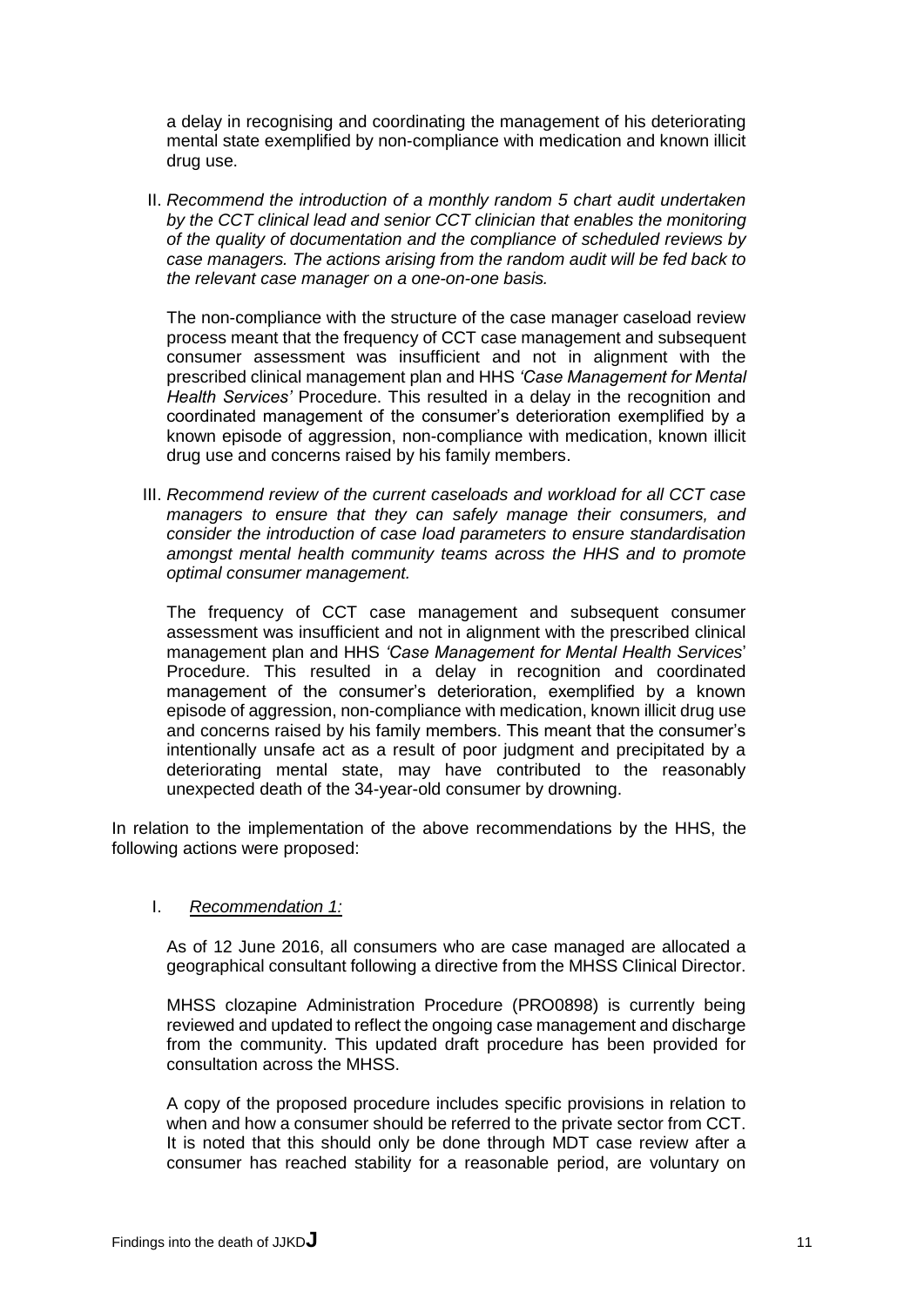maintenance therapy with no case management needs. The clozapine nurse is to facilitate the transfer to the new centre. Case management support should also continue for a negotiated period to ensure that patient is successfully engaged with private clinic before closure to CCT. The transition plans are now to be recorded in CIMHA, and a discharge summary is to be completed once successfully engaged into the new clozapine centre.

Titration and monitoring of vital signs for consumers in relation to therapy interruptions are also specifically established. A consumer's suitability for community re-commencement is also outlined, which specifies that the treating team MUST discuss recommencement plans with the clozapine CNC prior to re-commencement in order to develop a treatment plan.

A mandatory auditing strategy is also set out.

II. *Recommendation 2:* 

A standardised monthly case load review spreadsheet is currently being created. The monthly case load review that is to be established will include:

- Completion of the standardised case load review spreadsheet monthly with each clinician in a team; and
- Audit of a random clinical record from the clinician's case load.

The change in process and draft template was discussed at HHS's Community Team Leaders Meeting – Adult and Older Persons Mental Health on 1 August 2016, so as to seek further feedback and discuss the process for endorsement and implementation.

The draft documentation currently for review and consultation notes that the present proposal is to develop a standardised monthly Case Load Review process, which includes a template to be completed by the team leader with the clinician, and an audit of a random clinical record from the clinician's case load. The senior delegated officer to provide evidence of case load review undertaken monthly to the team leader. A file note is also to be kept if any issues arise in a case load review and management of the same as per usual process, which can be escalated to the Team Leader as appropriate.

#### III. *Recommendation 3:*

The MHSS intends to work through the Business Planning Framework tool, which is used to determine staffing resources, to manage activity. This is a lengthy process and has not been used in the community to date at the HHS or across Queensland.

There is no current State-wide benchmark in place regarding case management numbers. The current Queensland Health Community Care Team Model of Service discusses caseloads, the size of which is to be developed based upon consideration of a range of factors, including complexity of need, local population and demography, size of the team, he needs and function of the MH teams in the area, current position vacancies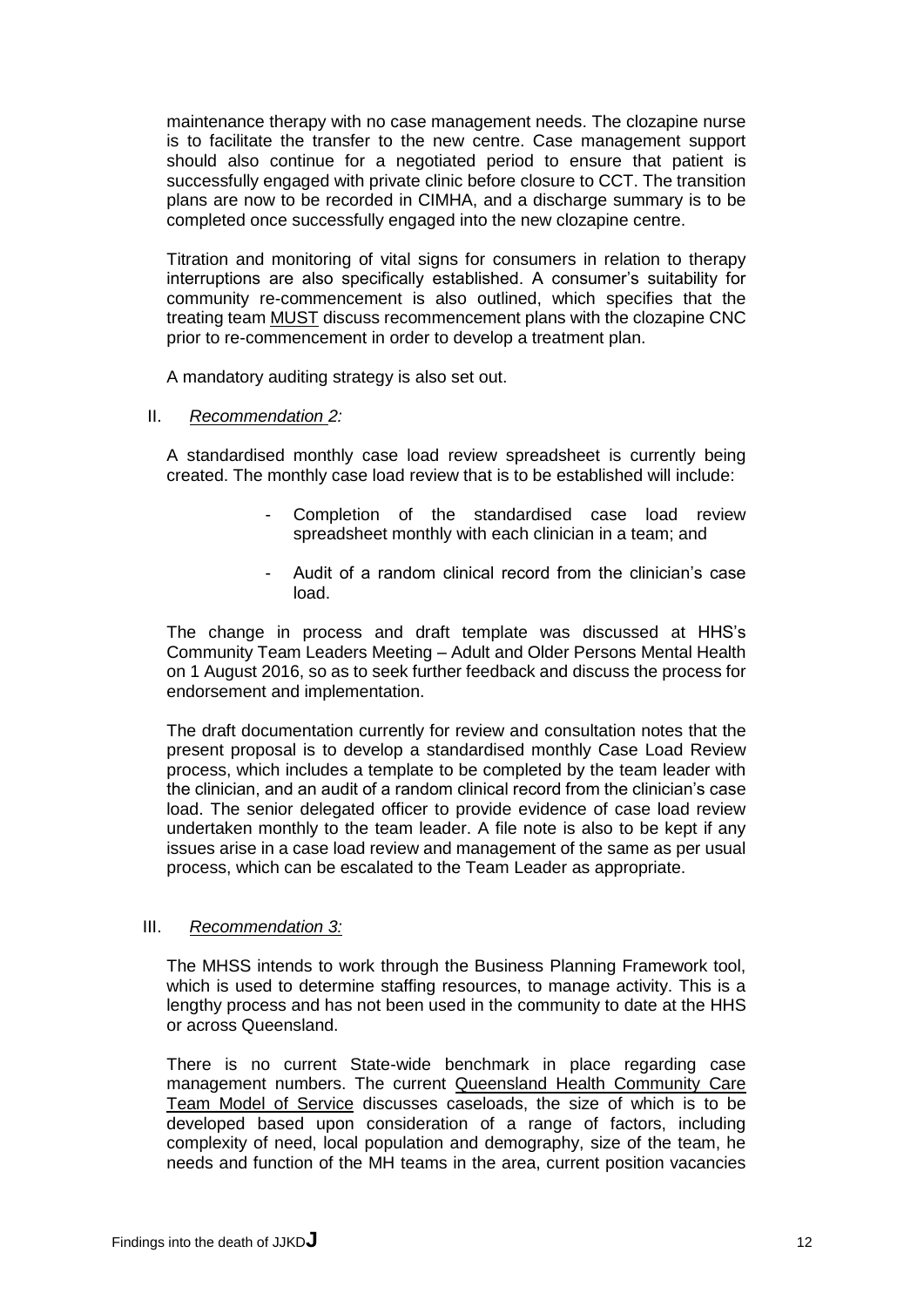and the skill mix of the team. The Queensland MHAOD Branch are in the process of reviewing this model of service.

In the meantime, modifications have been made to the HHS MHSS case load management and team review processes to improve efficiency and to provide more support and guidance for case managers. Team allocations have been reviewed and geographical teams increased from 3 to 5 teams to streamline the process and improve efficiency and communication.

Case management for Mental Health Services Procedure (PRO0897), which is forwarded to all MHSS, relates to the procedure for HHS community MH services to deliver a case management service. The procedure is intended to support a service delivery model that will aim to ensure that people with mental illness have timely access to the services they need, and are supported with opportunities for growth and recovery. It specifically sets out the case management service provision criteria and exit criteria. It also details the roles and responsibilities of case managers, which includes the need for care planning, crisis intervention, assertive follow-up, advocacy for the consumer and monitoring/review. Co-ordination of care and discharge planning is also specifically set out. Allocation of case management and caseload monitoring, as well as the Clinical Care Review Guidelines, are also established.

Recent advice received from the HHS confirms that all of the recommendations have now been implemented.

## **Conclusions**

JJKD was 34 years of age when he drowned on 31 December 2015, after attempting to go surfing at the Spit during dangerous conditions.

Tragically, JJKD suffered from schizoaffective disorder, which caused him to have manic and depressive episodes, for which inpatient treatment had been required on a number of occasions. Unfortunately, it seems that management of his ongoing mental health condition was complex and, at times, resistant to various medications trialled.

Whilst I accept that the management of JJKD's condition was difficult, fragmentation in the care and treatment he received from public and private mental health services seems to have led to an inconsistent approach to his care and medication management. This in-turn contributed to the delay in acting upon indicators of JJKD's deteriorating mental state and judgment. This was particularly so following the incident at McDonald's in December shortly before his death, which exemplified the aggressive behaviour known to be a signal of his mental deterioration. Despite concerns raised by JJKD's family, his non-compliance with medication and a return to illicit drug use, relatively little action was taken to address and manage his declining condition.

I find that the RCA undertaken by the HHS following JJKD's death was comprehensive, and clearly identified each of the deficiencies evident in his management and treatment by the public mental health service. The findings made by the review team reflect the concerns raised by JJKD's mother in relation to the circumstances of her son's death, particularly the perceived inaction of CCT to appropriately respond to her concerns as to his deteriorating mental state, and the